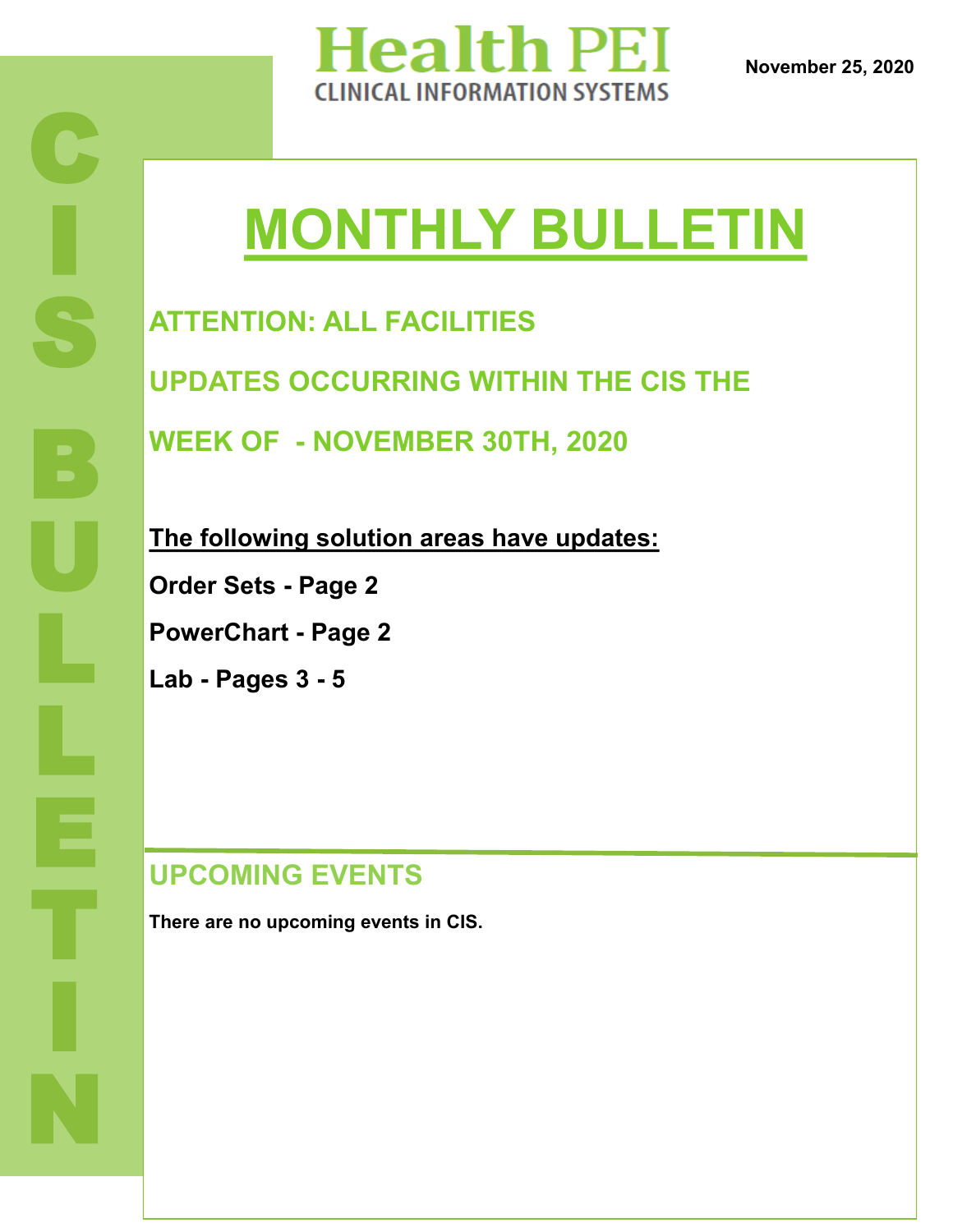### **Jealth PEI** INICAL INFORMATION SYSTEMS

#### **Order Sets Update:**

MED Pretreatment for Allergic Reaction to IV Contrast Media Order Set **- NEW**

Antiplatelet Loading Dose Subphase **- NEW**

Gastric Tube Feeding for the Medical Patient Order Set **- NEW**

Cannabinoid Hyperemesis Order Set **- NEW**

VTE Prophylaxis Subphase (Non ORTHO) - **Modified** 



#### **PowerChart Update:**

**New Order update as per the COVID Joint Response Team (JRT)**

**Compassionate Out of Province Visit Request -** This is also searchable by using 'Visitor -

Compassionate Out of Province Visit Request'

Workflow information to be provided per facility.

| <b>Ex Details for Compassionate Out of Province Visit Request</b> |                                                                            |
|-------------------------------------------------------------------|----------------------------------------------------------------------------|
| <b>En Details</b><br>Order Comments                               |                                                                            |
| 中舌瓜<br>$\parallel$ $\frac{1}{2}$                                  |                                                                            |
| Freetext:                                                         | $\frac{1}{2}$ $\vee$ 0844<br>$\frac{1}{x}$<br>Start Date/Time: 2020-Nov-24 |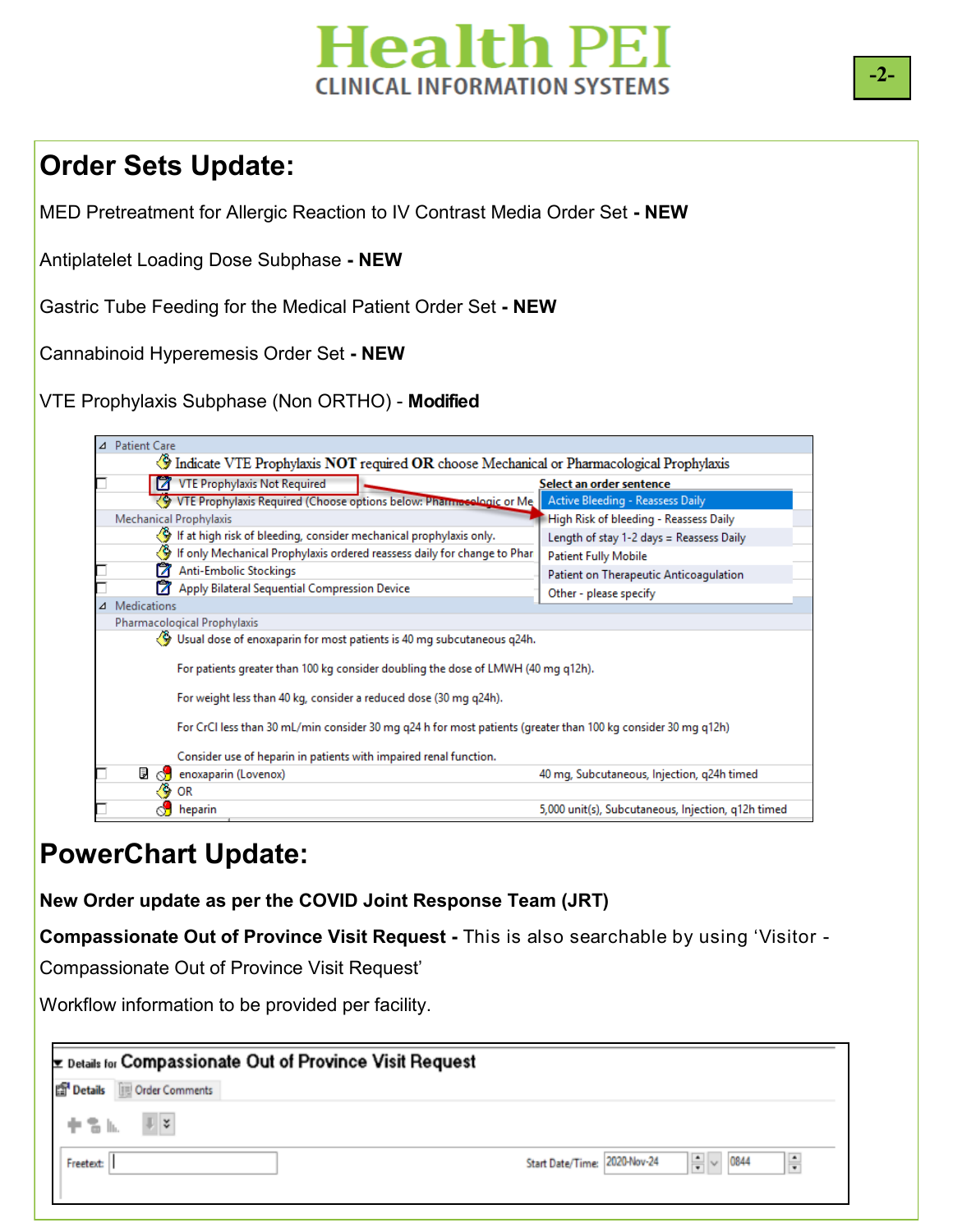## **Health PEI CLINICAL INFORMATION SYSTEMS**

### **Lab Update:**

Changes in Laboratory testing;

**Herpes PCR typing, Varicella PCR & Enterovirus PCR** - when ordered on **CSF**, are being replaced by the order **Meningitis/Encephalitis Panel**.

 Synonyms for this order will be Meningitis/Encephalitis Panel, Herpes PCR Typing (CSF), HSV PCR Typing (CSF), Varicella PCR (CSF) and Enterovirus PCR (CSF).

This change will effect the following powerplans:

- CSF Lab Orders PCH
- CSF Lab Orders QEH
- ED Peds Status Epilepticus Admit
- Neonatal Seizure
- Peds Asplenia/Hyposplenia Fever
- Peds Sickle Cell Fever

#### Before Change: The Change Change Change Change Change Change

| <b>Recent Results</b>                              | <b>Vitals</b>     | Lab | Diagnostic Imaging                                                       | Warfarin | Respirator                                      |
|----------------------------------------------------|-------------------|-----|--------------------------------------------------------------------------|----------|-------------------------------------------------|
| Flowsheet:                                         | <b>Quick View</b> |     | $\checkmark$<br>                                                         | Level:   | <b>Ouick View</b>                               |
| - 1                                                |                   |     |                                                                          |          |                                                 |
| <b>Navigator</b><br><b>VIRAL</b><br>$\blacksquare$ |                   | ⊡   | Show more results                                                        |          |                                                 |
| <b>Vital Signs</b>                                 |                   |     | <b>Quick View</b>                                                        |          | 2020-Nov-<br>09 14:59                           |
| <b>Triage Information</b>                          |                   |     | <b>VIRAL</b>                                                             |          |                                                 |
| <b>Blood Glucose</b><br>$\Box$                     |                   |     | <b>Enterovirus PCR</b><br><b>Herpes PCR Typing</b><br>Varicella PCR(CSF) |          | <b>REVIEW</b><br><b>REVIEW</b><br><b>REVIEW</b> |

Meningitis/Encephalitis Panel Reference Notes:



| <b>Recent Results</b>                    | <b>Vitals</b>     | Lab | Diagnostic Imaging            | Warfarin | Respiratory/C         |
|------------------------------------------|-------------------|-----|-------------------------------|----------|-----------------------|
| Flowsheet:                               | <b>Quick View</b> |     | $\checkmark$<br>m.            | Level:   | <b>Quick View</b>     |
| $\rightarrow$                            |                   |     |                               |          |                       |
| Navigator<br><b>VIRAL</b><br>$\boxed{2}$ |                   | ⊠   | Show more results             |          |                       |
|                                          |                   |     | <b>Quick View</b>             |          | 2020-Sep-<br>30 08:43 |
|                                          |                   |     | <b>VIRAL</b>                  |          |                       |
|                                          |                   |     | Meningitis/Encephalitis Panel |          | <b>REVIEW</b>         |

: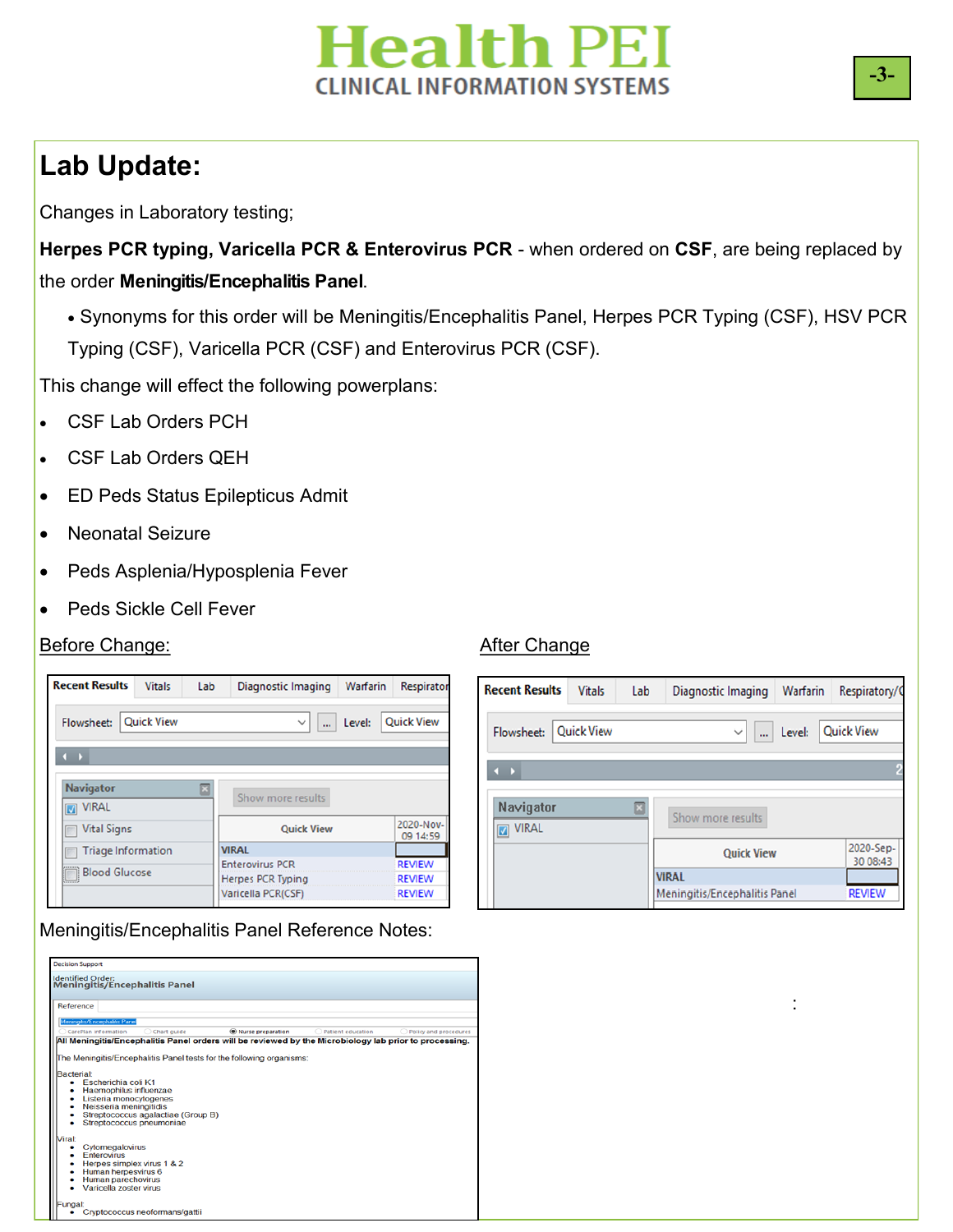## **Health PEI CLINICAL INFORMATION SYSTEMS**

#### **Lab Update: (continued)**

**Herpes PCR Typing** and **Varicella PCR** when ordered on **Non-CSF** specimens will be replaced by the order **Herpes/Varicella PCR**.

Synonyms for this order will be Herpes/Varicella PCR, Varicella/Herpes PCR and HSV/VZV PCR.

This change will affect the following powerplans:

- Neonatal herpes Simplex Viral Swabs
- OBGYN Still birth
- Peds Febrile Neutropenia Admit
- Neonatal Torch Screen

#### Before Change: **After Change** Before Change

| <b>Recent Results</b>       | <b>Vitals</b>     | Lab | Diagnostic Imaging       | Warfarin              |
|-----------------------------|-------------------|-----|--------------------------|-----------------------|
| Flowsheet:                  | <b>Quick View</b> |     | m.<br>$\checkmark$       | Level:                |
| œ                           |                   |     |                          |                       |
| Navigator<br><b>7</b> VIRAL |                   |     | Show more results        |                       |
|                             |                   |     | <b>Quick View</b>        | 2020-Nov-<br>09 14:59 |
|                             |                   |     | <b>VIRAL</b>             |                       |
|                             |                   |     | <b>Herpes PCR Typing</b> | <b>REVIEW</b>         |
|                             |                   |     | Varicella PCR            | <b>REVIEW</b>         |
|                             |                   |     |                          |                       |

| <b>Recent Results</b>              | <b>Vitals</b>     | Lab | Diagnostic Imaging                   | Warfarin          | Respiratory/COPD  | p                     |
|------------------------------------|-------------------|-----|--------------------------------------|-------------------|-------------------|-----------------------|
| Flowsheet:                         | <b>Quick View</b> |     | ٧                                    | Level:<br>m       | <b>Quick View</b> |                       |
| $\left( \ \right)$                 |                   |     |                                      |                   |                   | 2020-Oct-01 12:0      |
| Navigator<br>Canceled Micro Orders |                   | M   | Show more results                    |                   |                   |                       |
| <b>M</b> VIRAL                     |                   |     |                                      | <b>Quick View</b> |                   | 2020-Oct-<br>01 12:06 |
|                                    |                   |     | <b>VIRAL</b><br>Herpes/Varicella PCR |                   |                   | <b>REVIEW</b>         |